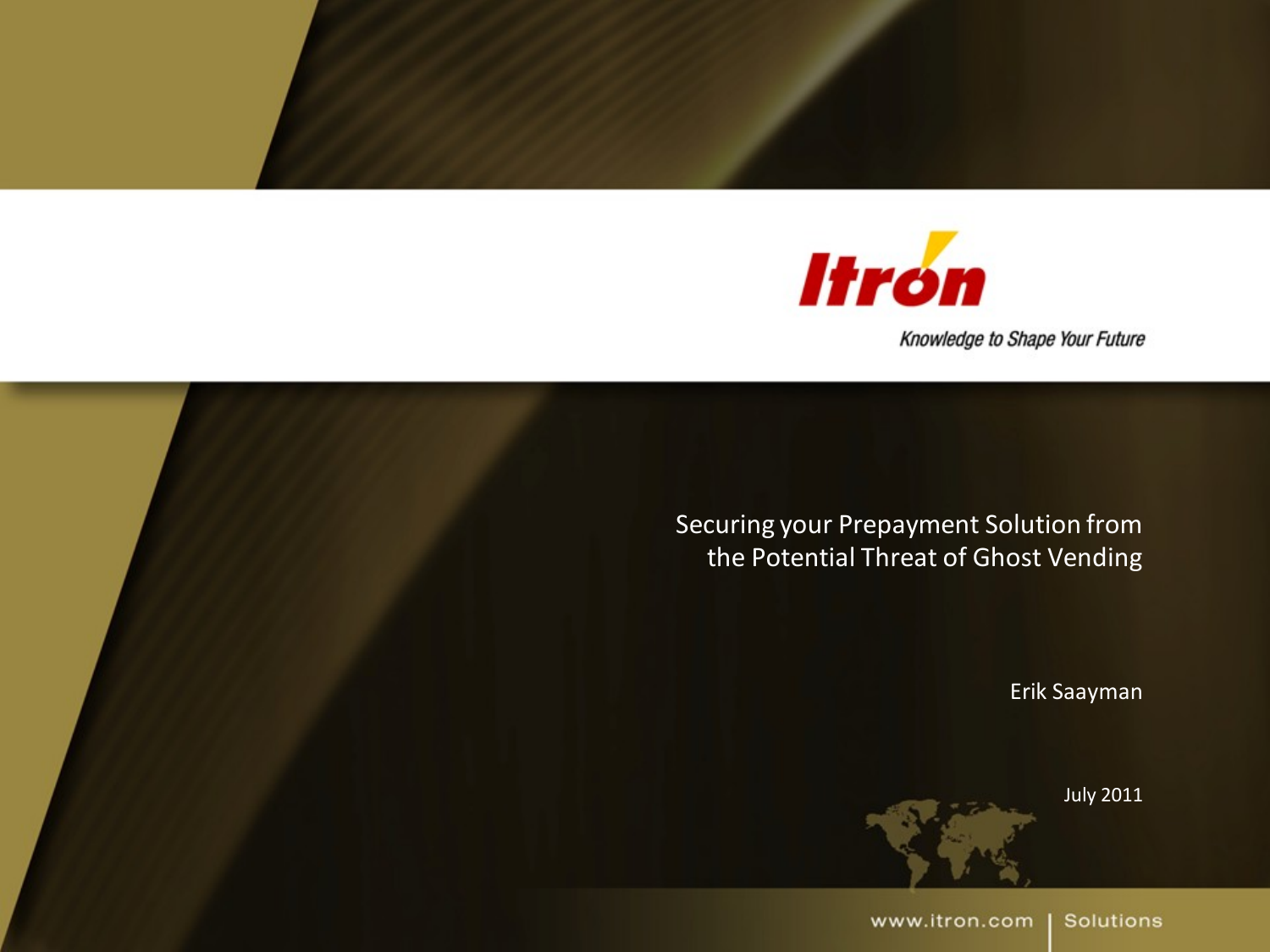#### **Introduction**

#### **Standard Transfer Specification (STS) Overview**

- Managed by the STS user association
- > From inception in1993 to the current globally accepted standard for pre-payment (STS association from 1997)
- > Utilized in more than 30 countries
- Becoming accepted international standard

#### **Securing your System**

- > Understand STS security
- > Eliminate potential threats
- > Invest in correct solutions
- > Follow best practices
- Itron Inc. > Process is secure & independent

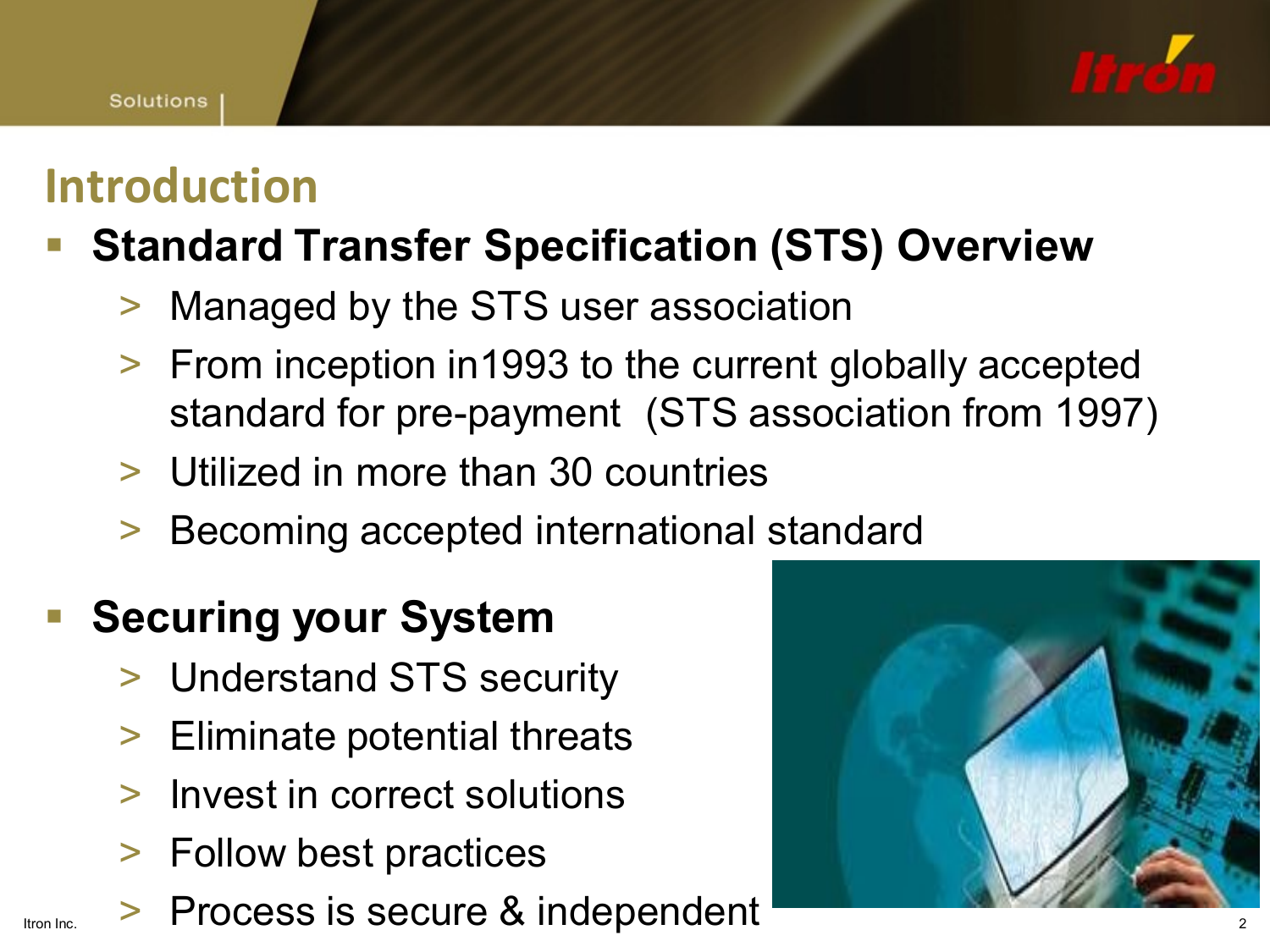





#### **Key Concepts**

- > Encryption of token happens on security module
- > Physically secure module stores 3 "levels" of security keys – Key Exchange Key, Vending Key, Meter Key
- > Unique Token Identifier (TID) generated & encoded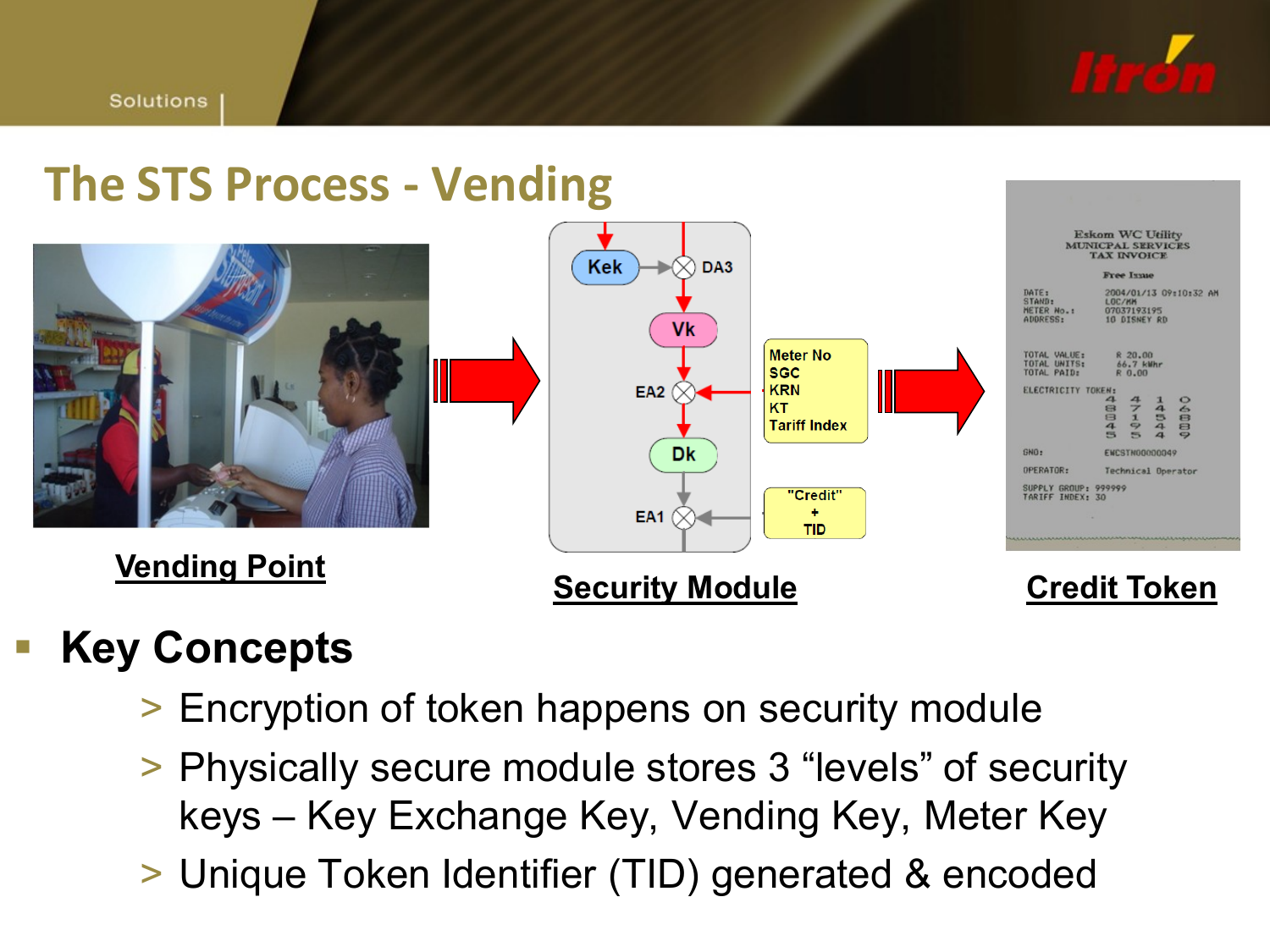

Solutions

#### **The STS Process – Token Entry**



#### **Token Message Elements & Validations**



**Meter will ONLY accept Tokens generated from Security Module with the specific Vending Key for its SGC & KRN**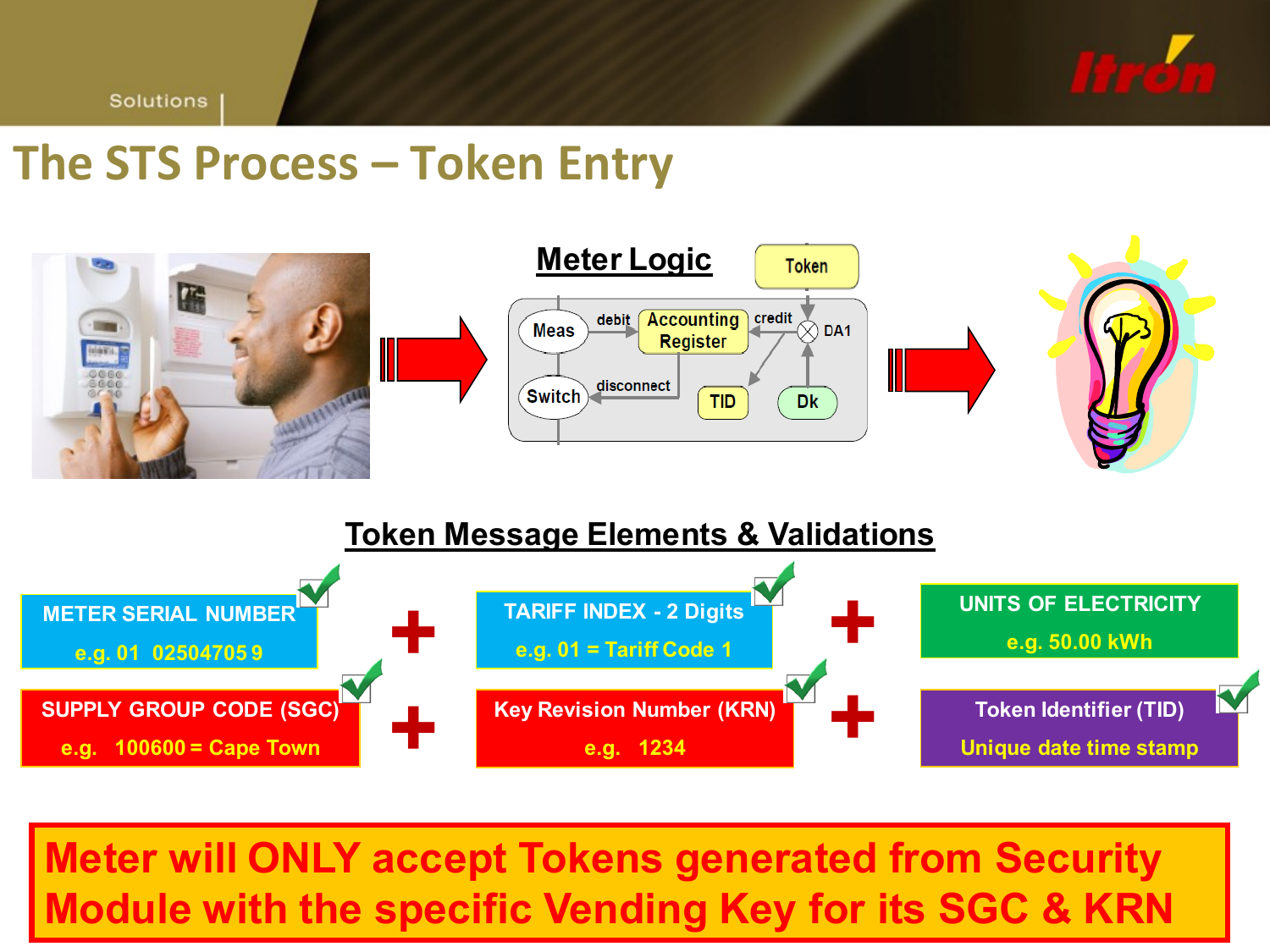

#### **STS Process – Key Management Centre**

#### **Features & processes of the KMC**

- > Centred in Eskom's Mega Park Headquarters
- > SM can only be initialized inside KMC (Master Kek)
- > Vending Key may be request for an allocated SGC handled through KMC with a formal process
- > Vending keys generated in secure KMC environment and transported to SM by an encrypted key load file

**Neither Supplier nor Utility Controls Process**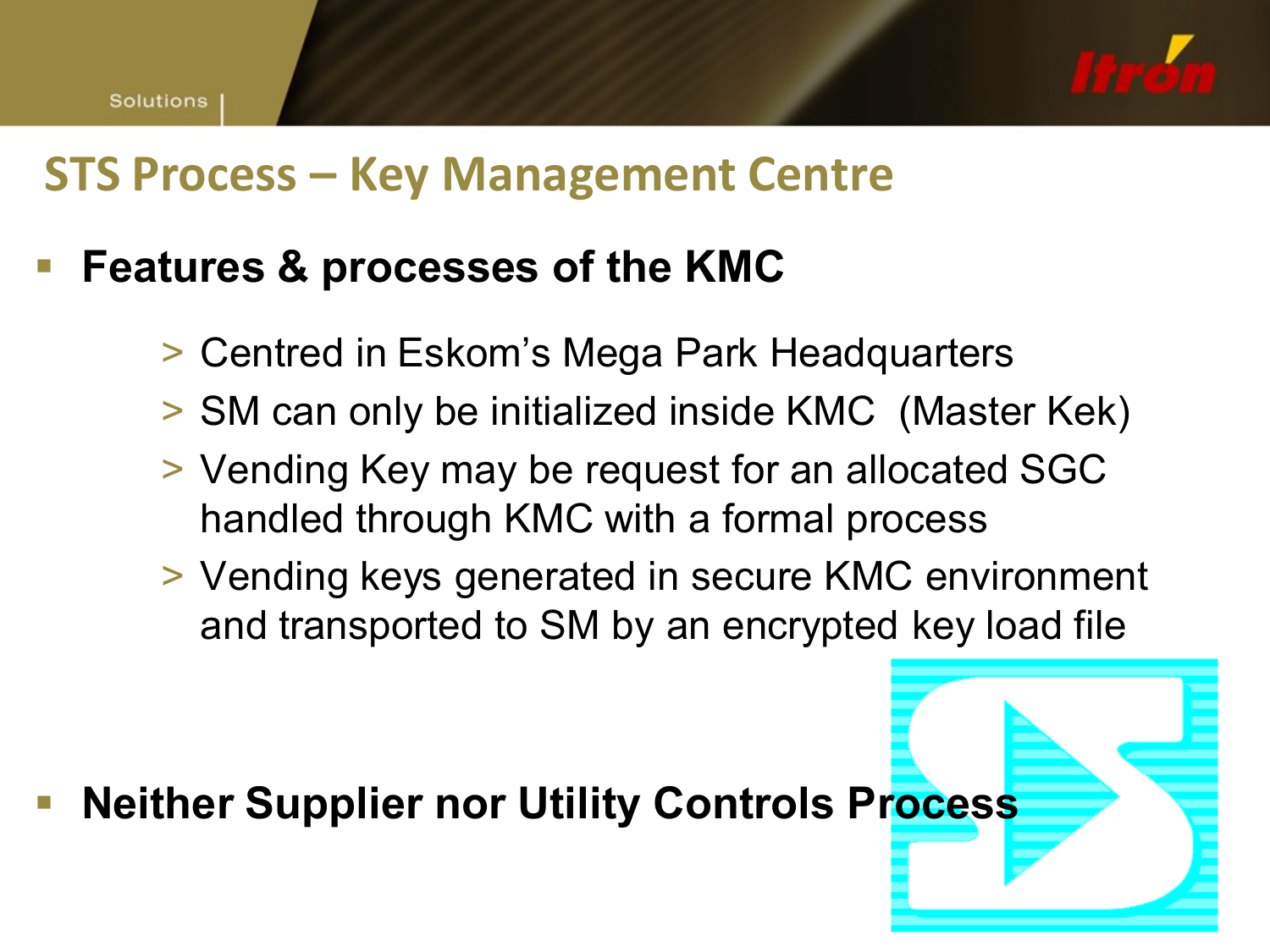

### **Understanding Ghost Vending**

- **Illegal sale of tokens from rogue vending stations not linked to supply utility**
	- > Need a SM with Vk(s) for specific meter groups
	- > Syndicates with technical knowledge suspected

#### **Key Risk – Offline vending points**

- > Credit limits give some security
- > Not always implemented/managed
- > Software feature can be circumvented

**SM critical hardware – Security starts at correct management**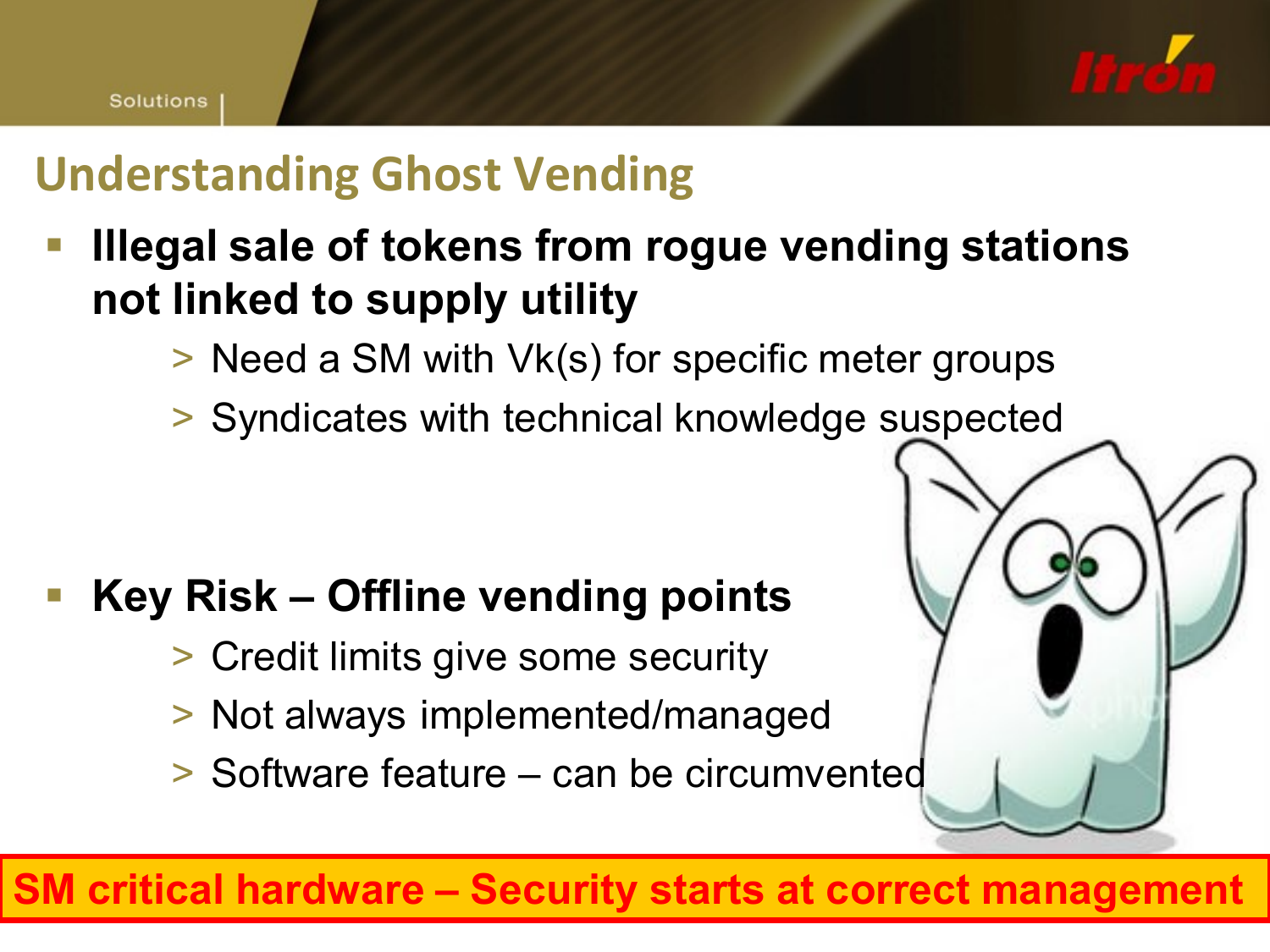

#### **Ensuring your System is Secure**

#### **Protection of the Security Module**

- > Modern vending solutions & communication infrastructure means security modules can be removed from the field
- > Diverse online vending channels available

- **Best Practices & Good Management**
	- > Correct management of SGC & Vending Keys critical
	- > Supplier must have experience, best practices & solutions to ensure security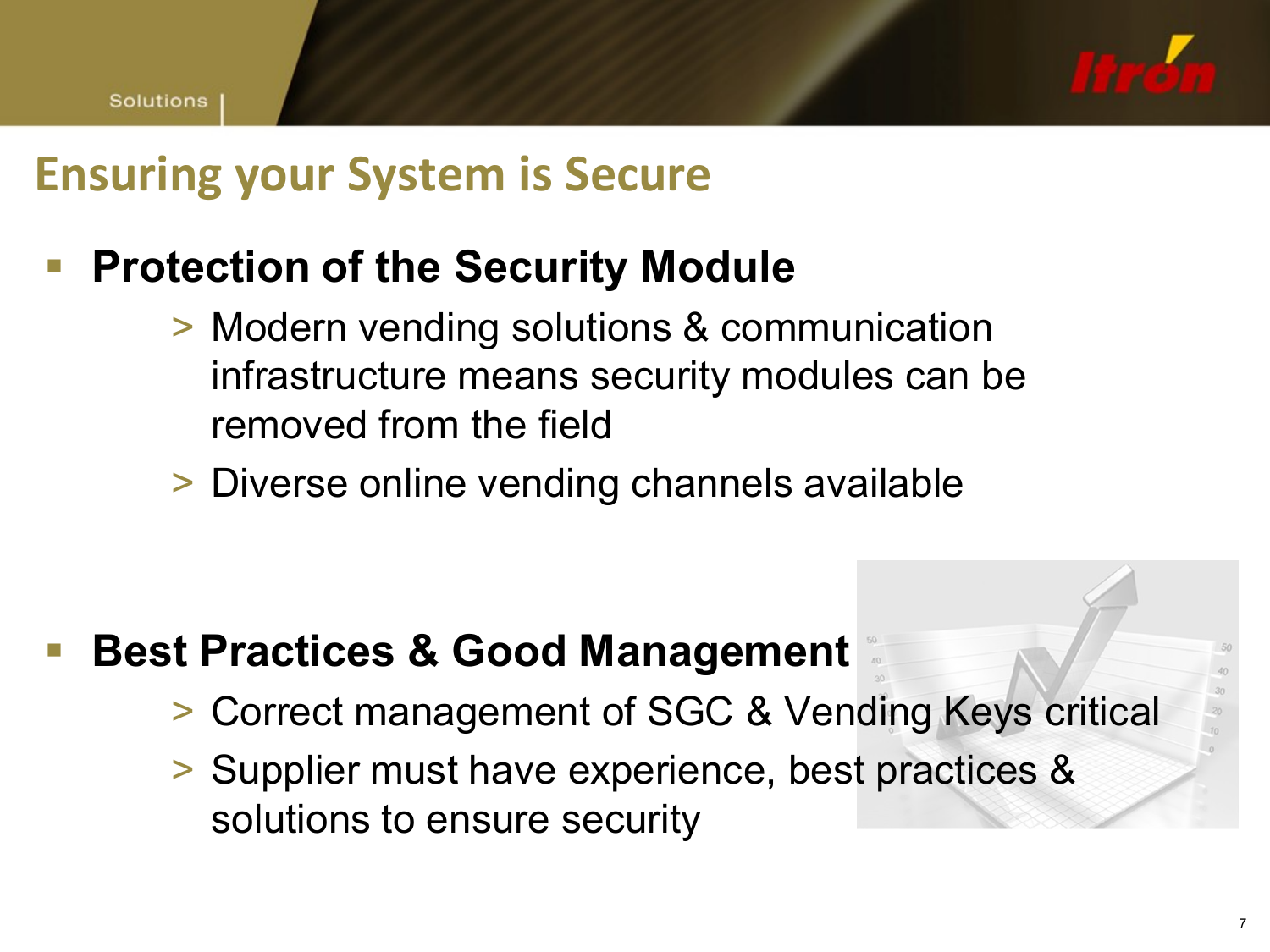## **Recognising Ghost Vending**

#### **Revenue Protection Program**

- > Capture Credit Register & Readings electronically on HHU
- > Software to statistically compare against vending transaction history
- > Exceptions flagged for detailed investigation

#### **Confirm Ghost Vending**

- > Remove/replace suspect meter
- > Download tokens entered into meter
- > Any token record in memory of the meter that do not to match vending database will confirm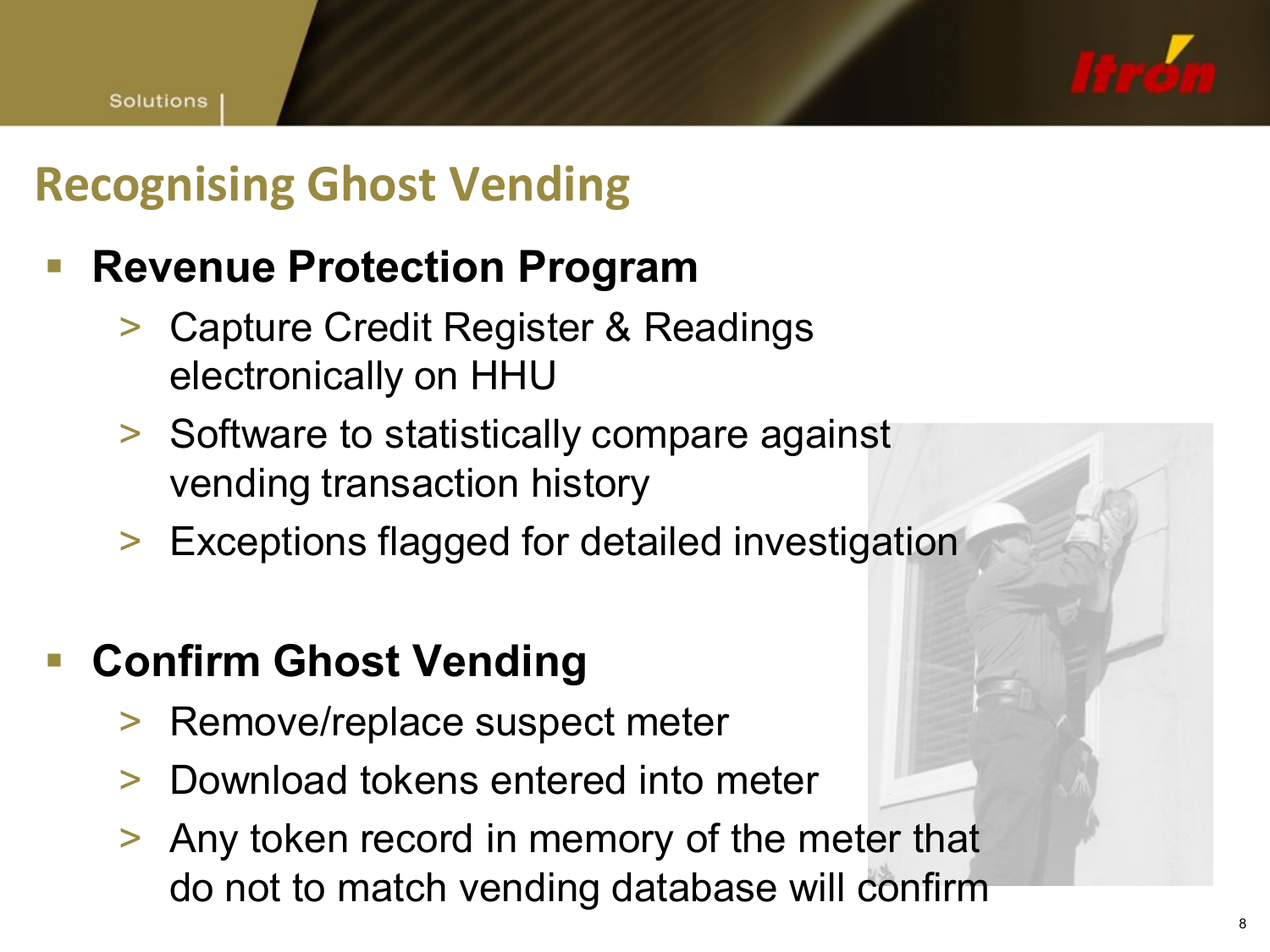

9

### **Combating Ghost Vending**

**Broader social intervention required**

#### **Find the stolen Security Module**

- > Security Module only work on meters programmed with same SCG
- > With proof that client purchased from illegal vending station; may be possible to trace
- > Unfortunately syndicates move frequently
- > Utility needs complete record to account for all SM's

#### **Re-Program all affected meters in field**

- > Request new Vending Key with new SCG
- > Security Module issue special key change token
- > Field program systematically update meters (HHU recommended)

**Recent Success – Eskom secures 18 year conviction of 2 syndicate masterminds for R10m fraud (Johannesburg high court 16 March 2011)**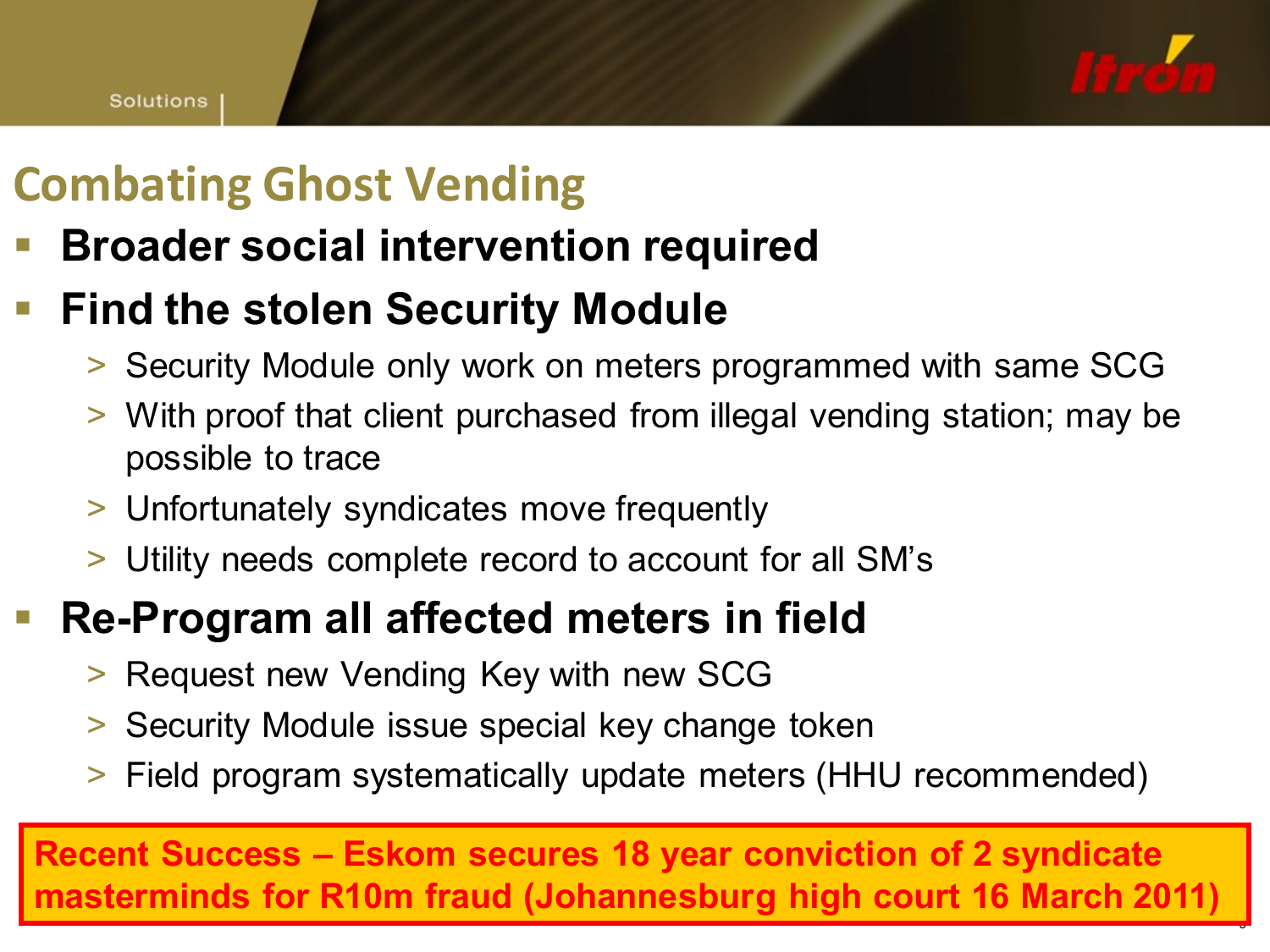

#### **Conclusions**

- **Invest in a proven & secure vending system**
- **When partnering with vending supplier – ensure they have correct processes & highest possible security around protection of security modules**
- **Move away from offline vending stations to a fully online solution**
- **ALL security modules must be accounted for (Note old venditionally stations & SM's in storerooms)**
- **Ensure RP program has the business intelligence & analytical tools to quickly highlight potential problems**